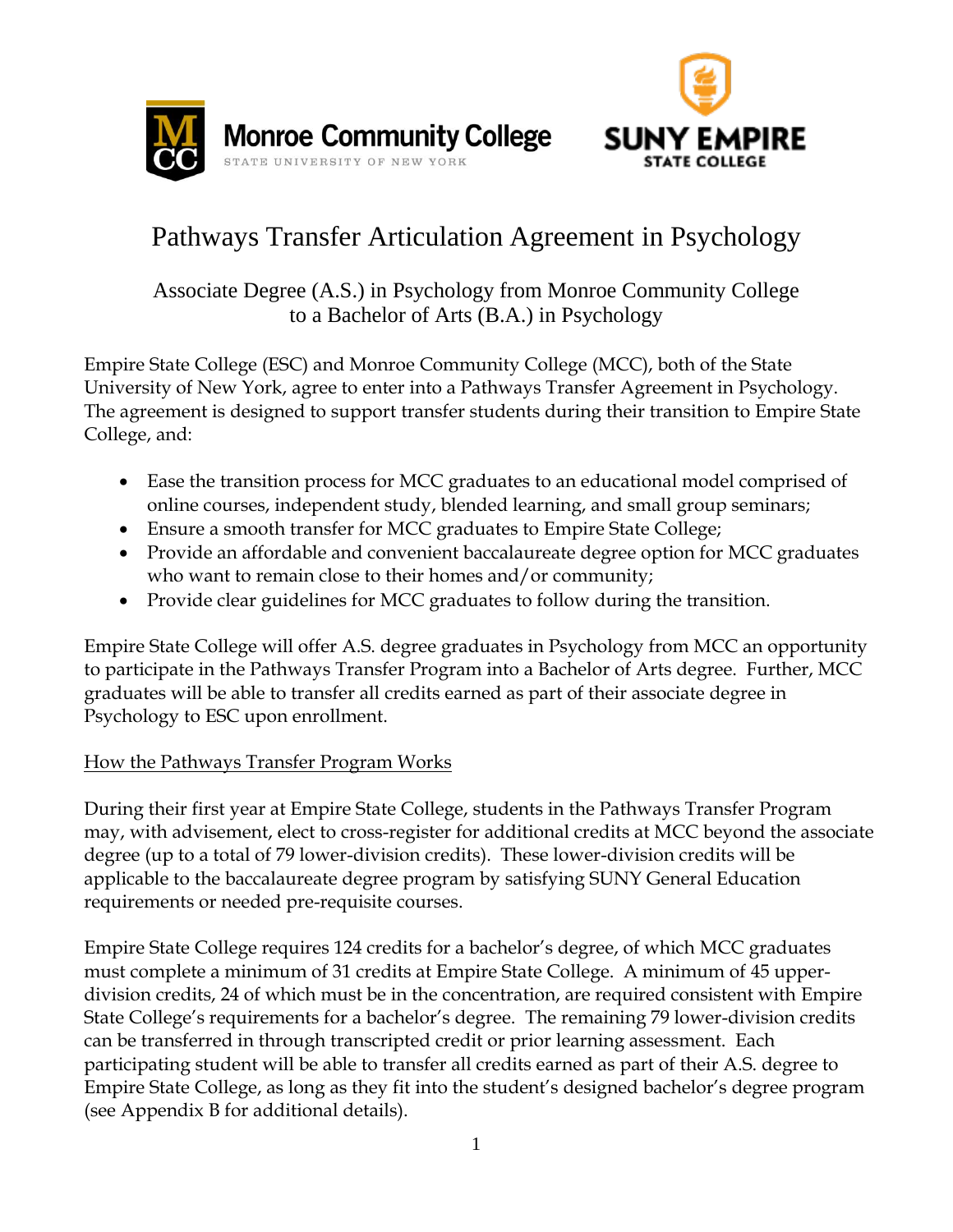# Benefits for Monroe Community College Transfer Students

Empire State College will provide the following benefits for participating MCC students:

- Waiver of the \$50 orientation fee
- Provision of a \$100 transfer scholarship in the first term of matriculated enrollment at Empire State College
- Guaranteed admission to a bachelor's degree program

To be eligible, MCC transfer students must have completed an associate degree within the last 3 years, or be in (or entering) their final semester of completing an associate degree.<sup>1</sup>

A unique application code for interested students to use during the admissions application process will be created by Empire State College and provided to appropriate staff members in the transfer advisement office at MCC for distribution.

## Guidelines of the Agreement

 $\overline{a}$ 

As part of the agreement, Empire State College will provide the following: (1) individual educational planning and mentoring for all transferring Psychology students, (2) outreach to faculty and transfer office staff at MCC to provide program information, and (3) offer information sessions for students at MCC, at Empire State College locations, and online.

MCC agrees to provide: (1) access for cross-registered Pathways transfer students to campus facilities and resources (i.e. Library, academic support, computer labs), (2) promotion of the program on campus to current students, faculty advisors, and alumni, and (3) to include this transfer agreement in any college publications where such agreements are listed (i.e. college catalog, website, transfer office brochures).

Psychology A.S. to B.S. students may enroll at Empire State College on a full or part-time basis. With advisement from their faculty mentor at ESC, students may elect to design a degree program similar to the one provided on page 5 (Appendix A).

This agreement becomes effective when all signatures are affixed, and remains in effect for five years from that date (of last signature). The agreement may be amended or renewed by mutual agreement and will be formalized via revision of this agreement.

<sup>&</sup>lt;sup>1</sup> Note that this applies only to the completion date of the associate degree, and not when all of the courses within the degree were completed. Please refer to "Appendix B", item #4.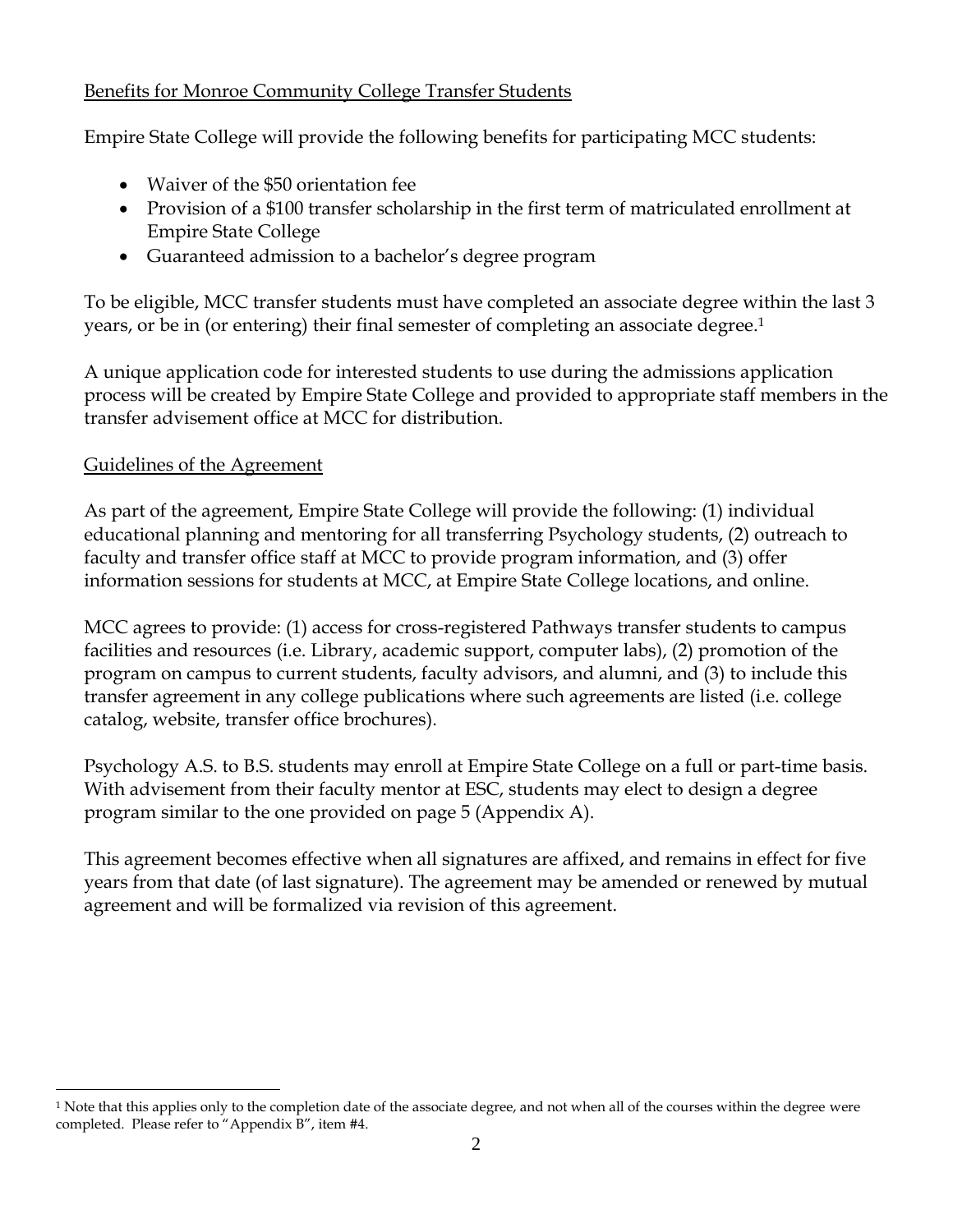#### For Further Information

Margaret Clark-Plaskie Chair, Department of Psychology and Human Development SUNY Empire State College 8 Denison Parkway East Corning, NY 14830 (607) 463-2390 ext. 3384 Margaret.Clark-Plaskie@esc.edu

Rebecca Horwitz Chair, Department of Psychology Monroe Community College 1000 East Henrietta Road Rochester, NY 14623 (585) 292-3278 RHorwitz@monroecc.edu

[ Signature Page Follows ]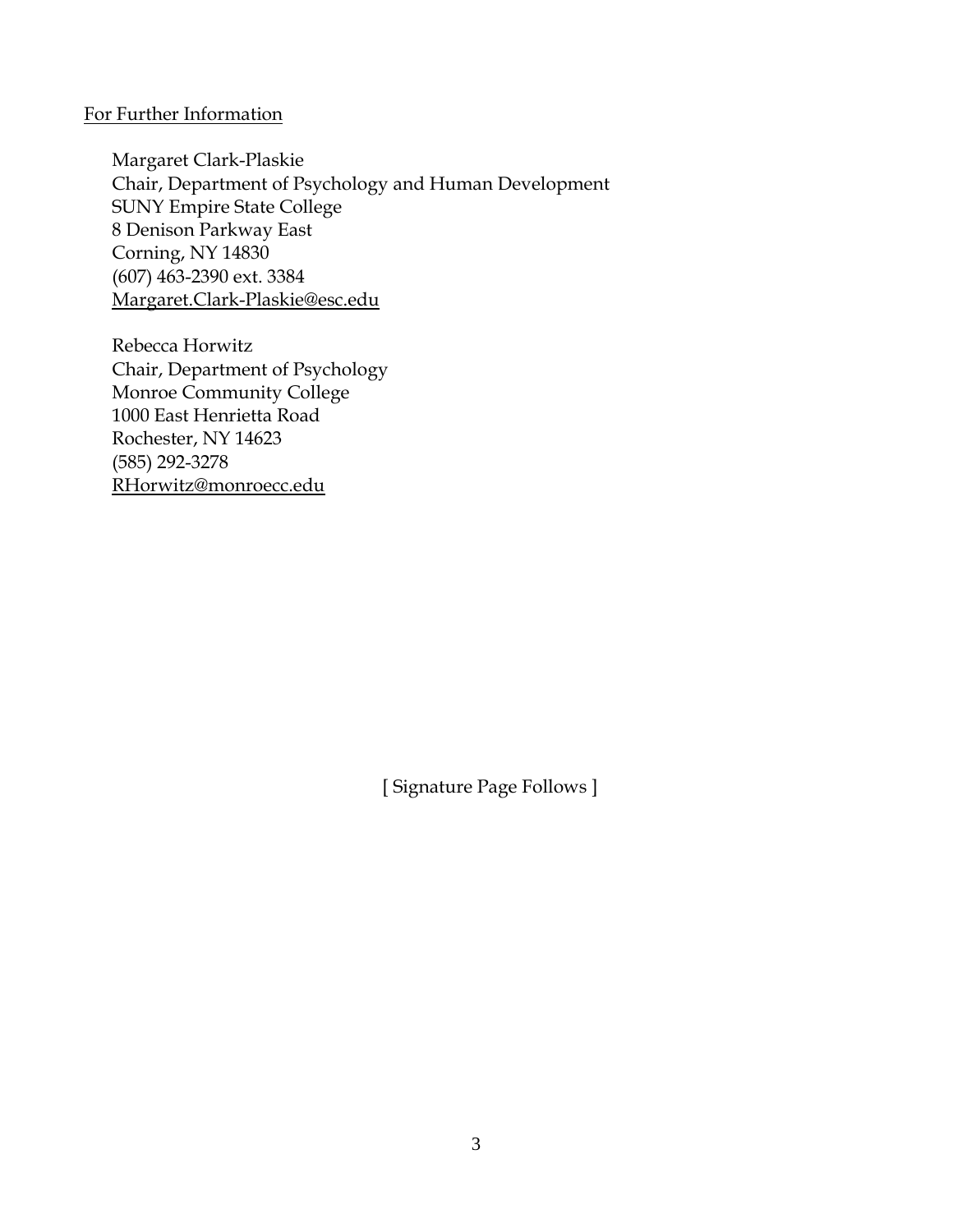#### Signatures to the Agreement

**EMPIRE STATE COLLEGE** 

**Jim Malatras** President

me, Benke

**Meg Benke** Provost and Executive Vice President for Academic Affairs

Frank/well/ell

Frank VanderValk Associate Dean, School of Social and Behavioral Sciences

#### **MONROE COMMUNITY COLLEGE**

**Katherine Douglas** 

**Interim President** 

Andrea Wade Provoșt and Vice President, Academic Services

Lo.

Lloyd Holmes Vice President, Student Services

Mu  $u\bar{u}$ Taur

Michael Jacobs Dean, Humapities and Social Sciences

Rebecca Horwitz Chair, Psychology

Date

Date

 $3/30/20$ 

Date

 $\frac{1}{\text{Date}}$ 

 $2/19/20$ 

Date

 $2/17/20$ Date

 $4/2020$ **Date** 

 $\overline{\mathbf{4}}$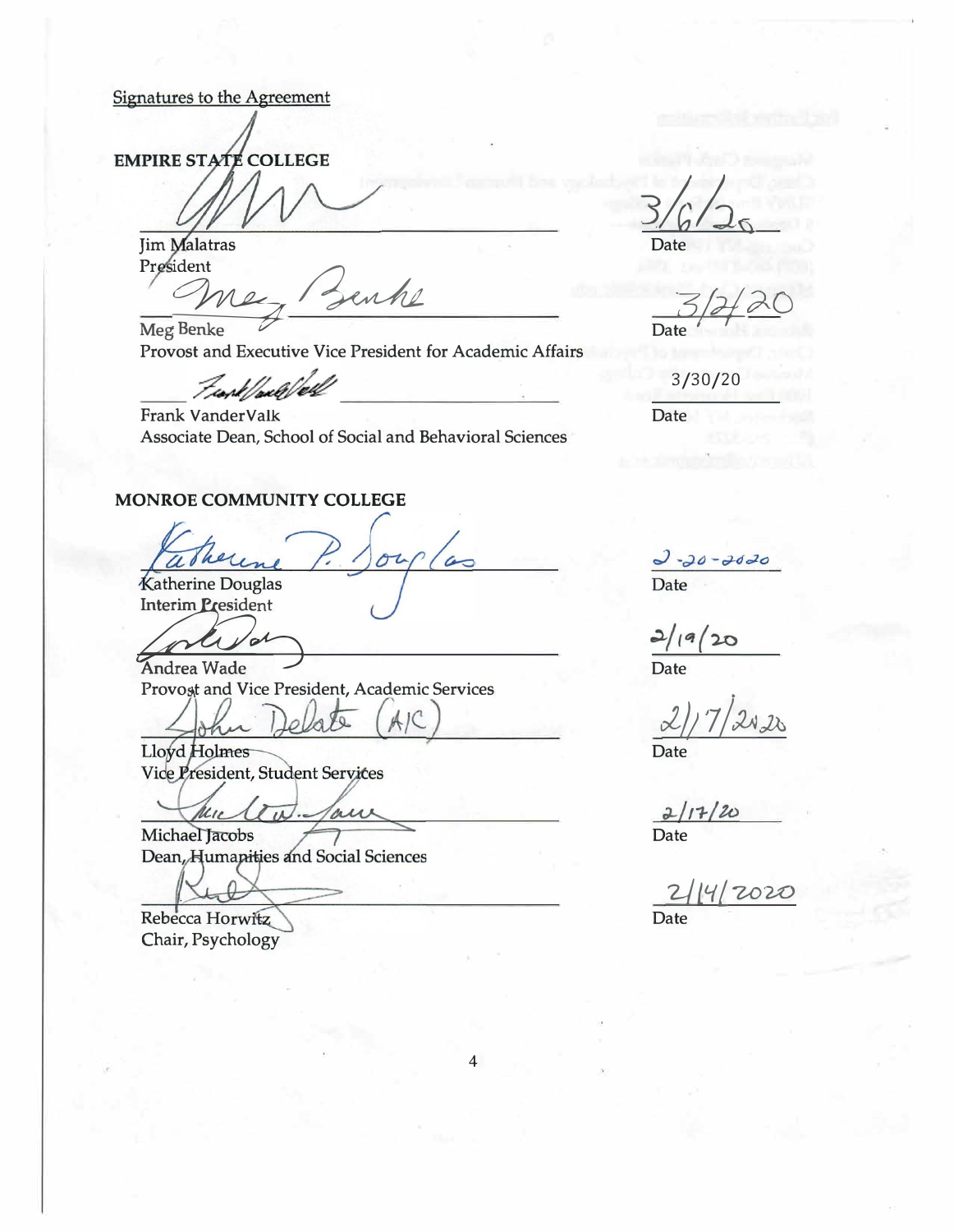## **Appendix A Sample Degree Plan**

| Degree:  | <b>Bachelor of Science</b> |
|----------|----------------------------|
| Program: | Psychology                 |

## **Monroe Community College – Psychology (A.S.)**

| PSY 101 Introductory Psychology                                                                                                             | 3 | ENG 101 College Composition or<br><b>ENG 200 Advanced Composition</b> | 3 |
|---------------------------------------------------------------------------------------------------------------------------------------------|---|-----------------------------------------------------------------------|---|
| PSY 108 Fundamentals of APA Style                                                                                                           |   | Health and Wellness elective                                          |   |
| PSY 201 Developmental Psychology - Child or<br>PSY 202 Developmental Psychology Adolescence or<br>PSY 212 Developmental Psychology Lifespan | 3 | <b>SUNY General Education – Humanities</b><br>elective                | 3 |
| PSY 205 Social Psychology                                                                                                                   | 3 | MTH 162 Statistics for the Social Sciences                            | 4 |
| PSY 206 Abnormal Psychology                                                                                                                 | 3 | <b>SUNY General Education - Natural</b><br>Sciences                   | 4 |
| PSY 220 Research Methods in Social Sciences                                                                                                 | 3 | ANT 102 Cultural Anthropology or<br>SOC 210 global Interdependence    | 3 |
| Program elective                                                                                                                            | 3 | <b>SUNY General Education - elective</b>                              | 3 |
| Program elective                                                                                                                            | 3 | <b>SUNY General Education - elective</b>                              | 3 |

| (Potential additional lower-division credits at $MCC1$ |   |                                                                    |    |
|--------------------------------------------------------|---|--------------------------------------------------------------------|----|
|                                                        |   | <b>Total MCC Credit</b>                                            | 60 |
|                                                        |   | Open elective                                                      | 3  |
|                                                        |   | Open elective                                                      | 3  |
|                                                        |   | Open elective                                                      | 3  |
|                                                        |   | Open elective                                                      | 3  |
|                                                        | 3 | <b>SUNY General Education - elective</b>                           | 3  |
|                                                        | 3 | <b>SUNY General Education - elective</b>                           | 3  |
| ıces                                                   | 3 | ANT 102 Cultural Anthropology or<br>SOC 210 global Interdependence | 3  |
|                                                        | 3 | <b>Sciences</b>                                                    | 4  |
|                                                        |   | <b>SUNY General Education – Natural</b>                            |    |
|                                                        | 3 | MTH 162 Statistics for the Social Sciences                         | 4  |
| ld or<br>escence or<br>pan                             | 3 | <b>SUNY General Education – Humanities</b><br>elective             | 3  |
|                                                        | 1 | Health and Wellness elective                                       | 3  |
|                                                        | 3 | <b>ENG 200 Advanced Composition</b>                                | 3  |
|                                                        |   | ENG 101 College Composition or                                     |    |

# **SUNY Empire State College** (Sample Only, Upper-Division)

| HUDV 1015 Human Development: Introductory   | 4 | <b>Educational Planning for Psychology</b> | 4              |
|---------------------------------------------|---|--------------------------------------------|----------------|
| PSYC 3140 Theories of Personality: Advanced | 4 | Liberal Arts and Sciences elective         | 4              |
| PSYC 3040 Biological Psychology             | 4 | Liberal Arts and Sciences elective         | 4              |
| PSYC 3045 Cognitive Psychology              | 4 | Free elective                              | 4              |
| PSYC 3055 Cultural Psychology               | 4 | Free elective                              | $\overline{4}$ |
| PSYC 3065 Ethical Issues in Psychology      | 4 |                                            |                |
| PSYC 3095 History and Systems of Psychology | 4 |                                            |                |
| PSYC 3050 Counseling Theories               | 4 |                                            |                |
| HUDV 3070 Human Motivation                  | 4 |                                            |                |
| Psychology elective – upper level           | 4 |                                            |                |
| Psychology elective $-\mu$ upper level      | 4 |                                            |                |

 $\overline{a}$ 

| <b>Educational Planning for Psychology</b> |  |
|--------------------------------------------|--|
| Liberal Arts and Sciences elective         |  |
| Liberal Arts and Sciences elective         |  |
| Free elective                              |  |
| Free elective                              |  |

**Total Empire State College Credit 64 Degree Program Total 124**

<sup>&</sup>lt;sup>1</sup> Any of these 19 credits not completed at Monroe Community College will be completed at Empire State College. Students should seek advisement from an ESC advisor in advance of selecting which courses to take to ensure they will fit into the baccalaureate degree plan.